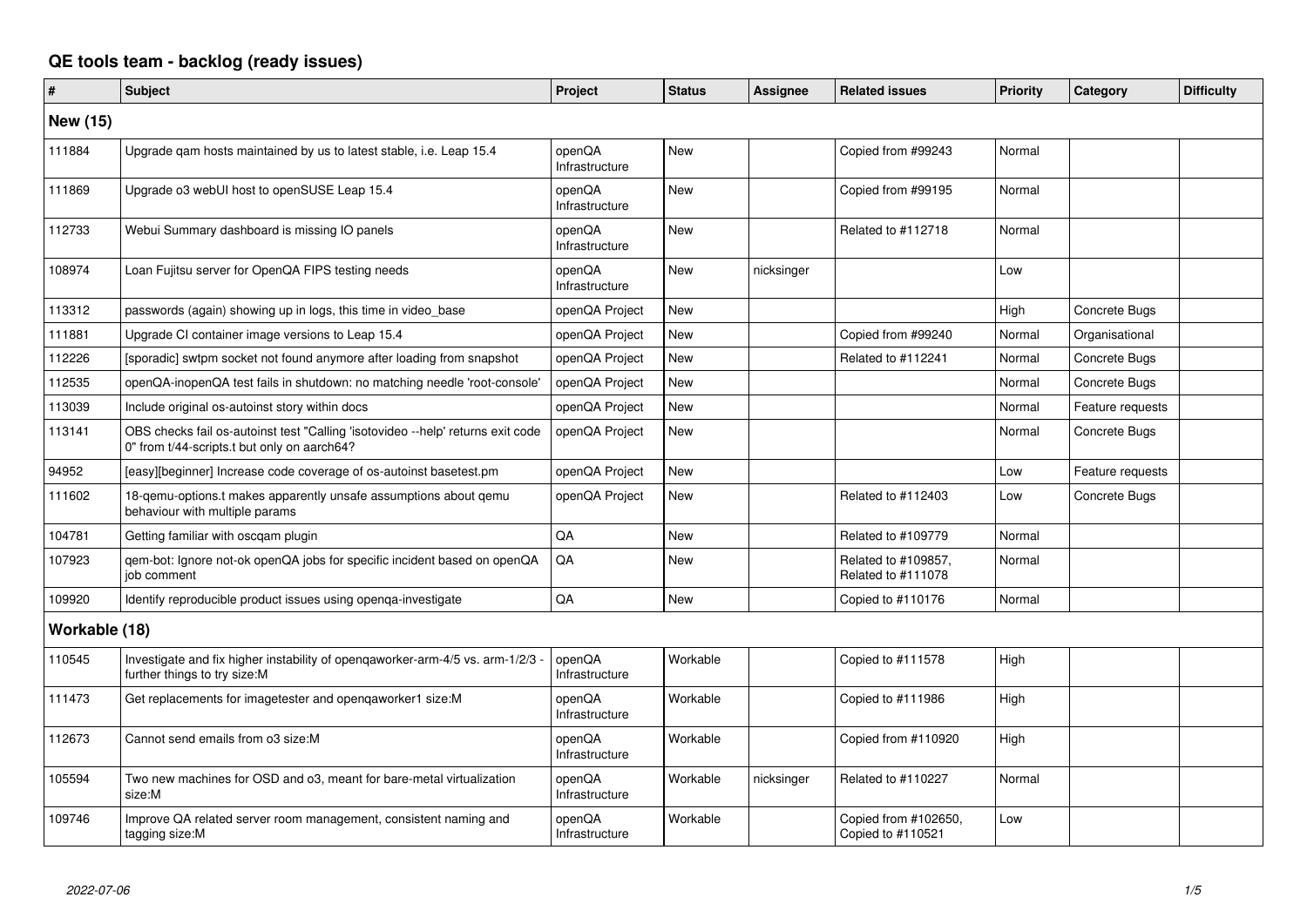| $\sharp$        | <b>Subject</b>                                                                                                                                                                                    | Project                  | <b>Status</b> | <b>Assignee</b> | <b>Related issues</b>                                                                                                                                                              | <b>Priority</b> | Category         | <b>Difficulty</b> |
|-----------------|---------------------------------------------------------------------------------------------------------------------------------------------------------------------------------------------------|--------------------------|---------------|-----------------|------------------------------------------------------------------------------------------------------------------------------------------------------------------------------------|-----------------|------------------|-------------------|
| 109112          | Improve os-autoinst sshXtermVt.pm connection error handling (was: "Test<br>died: Error connecting to <root@redcurrant-4.ga.suse.de>: No route to<br/>host") size:M</root@redcurrant-4.ga.suse.de> | openQA<br>Infrastructure | Workable      |                 | Related to #98832, Has<br>duplicate #109719                                                                                                                                        | Low             |                  |                   |
| 113138          | sporadic failure in openQA test "t/ui/23-audit-log.t" size:M                                                                                                                                      | openQA Project           | Workable      |                 |                                                                                                                                                                                    | High            | Concrete Bugs    |                   |
| 113201          | Integrate spike solution for accessing VMWare's VNC-over-websockets into<br>os-autoinst's VNC console size:M                                                                                      | openQA Project           | Workable      |                 |                                                                                                                                                                                    | High            | Feature requests |                   |
| 113189          | Research where we need limits size:S                                                                                                                                                              | openQA Project           | Workable      |                 |                                                                                                                                                                                    | Normal          | Feature requests |                   |
| 111066          | Document suggested workflows for multiple teams reviewing openQA test<br>results size:M                                                                                                           | openQA Project           | Workable      |                 |                                                                                                                                                                                    | Normal          | Feature requests |                   |
| 81899           | [easy][beginner] Move code from isotovideo to a module size:M                                                                                                                                     | openQA Project           | Workable      | okurz           | Related to #108530                                                                                                                                                                 | Low             | Feature requests |                   |
| 99663           | Use more perl signatures - os-autoinst size:M                                                                                                                                                     | openQA Project           | Workable      | okurz           | Related to #102146,<br>Related to #104986,<br>Related to #104520,<br>Related to #106654,<br>Related to #108323,<br>Related to #110983,<br>Related to #112319,<br>Copied to #100967 | Low             | Feature requests |                   |
| 100967          | Use more perl signatures - openQA size:M                                                                                                                                                          | openQA Project           | Workable      | okurz           | Copied from #99663,<br>Copied to #105127                                                                                                                                           | Low             | Feature requests |                   |
| 106056          | [virtualization][tools] Improve retry behaviour and connection error handling<br>in backend::ipmi (was: "Fail to connect opengaipmi5-sp.ga.suse.de on our<br>osd environment") size:M             | openQA Project           | Workable      |                 | Related to #102650                                                                                                                                                                 | Low             | Feature requests |                   |
| 107941          | [sporadic] openQA Fullstack test t/full-stack.t can still fail with "udevadm" log<br>message size:M                                                                                               | openQA Project           | Workable      |                 |                                                                                                                                                                                    | Low             | Concrete Bugs    |                   |
| 111254          | Cover code of os-autoinst path backend/ fully (statement coverage) size:M                                                                                                                         | openQA Project           | Workable      |                 | Blocked by #109620,<br>Copied from #111251                                                                                                                                         | Low             | Feature requests |                   |
| 111770          | Limit finished tests on /tests, but query configurable and show complete<br>number of jobs size:S                                                                                                 | openQA Project           | Workable      |                 |                                                                                                                                                                                    | Low             | Feature requests |                   |
| 111338          | Open source https://gitlab.suse.de/qa-maintenance/mtui size:M                                                                                                                                     | QA                       | Workable      |                 | Copied to #111341                                                                                                                                                                  | Low             |                  |                   |
| In Progress (2) |                                                                                                                                                                                                   |                          |               |                 |                                                                                                                                                                                    |                 |                  |                   |
| 111992          | Deal with QEMU and OVMF default resolution being 1280x800, affecting (at<br>least) qxl size:M                                                                                                     | openQA Project           | In Progress   | tinita          | Related to #111866.<br>Related to #111863                                                                                                                                          | High            | Feature requests |                   |
| 111341          | Open source https://gitlab.suse.de/qa-maintenance/qam-oscplugin/ size:M                                                                                                                           | QA                       | In Progress   | osukup          | Copied from #111338                                                                                                                                                                | Normal          |                  |                   |
| Blocked (33)    |                                                                                                                                                                                                   |                          |               |                 |                                                                                                                                                                                    |                 |                  |                   |
| 97862           | More openQA worker hardware for OSD size:M                                                                                                                                                        | openQA<br>Infrastructure | Blocked       | okurz           | Copied from #97043,<br>Copied to #104970                                                                                                                                           | High            |                  |                   |
| 103736          | Make aarch64 machine chan-1 up and running after it is broken size:M                                                                                                                              | openQA<br>Infrastructure | Blocked       | nicksinger      |                                                                                                                                                                                    | High            |                  |                   |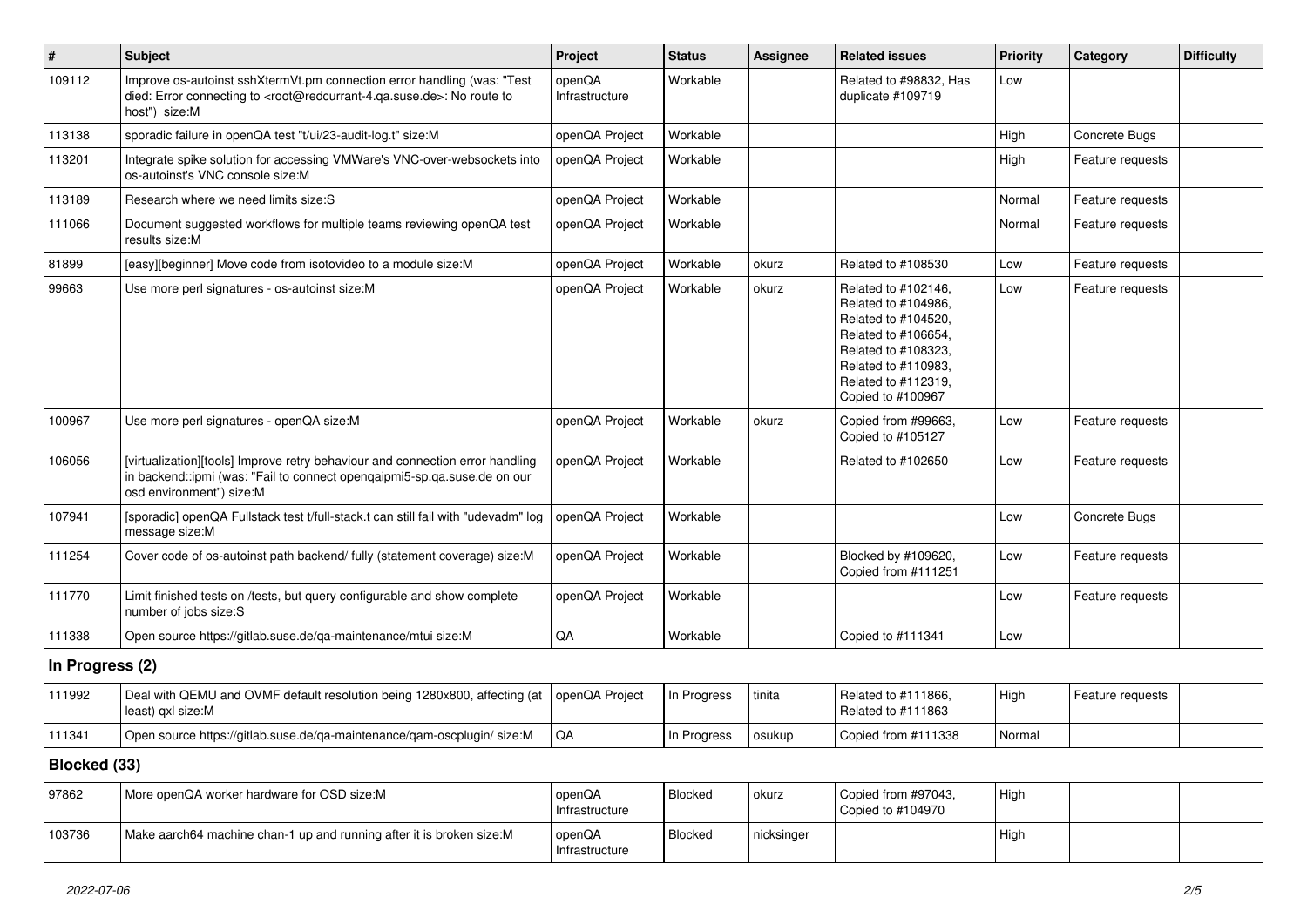| $\vert$ # | <b>Subject</b>                                                                                                                                                                                                            | Project                  | <b>Status</b>  | Assignee | <b>Related issues</b>                                                                                                                                    | <b>Priority</b> | Category         | <b>Difficulty</b> |
|-----------|---------------------------------------------------------------------------------------------------------------------------------------------------------------------------------------------------------------------------|--------------------------|----------------|----------|----------------------------------------------------------------------------------------------------------------------------------------------------------|-----------------|------------------|-------------------|
| 110920    | Emails from o3 are rejected by mx2.suse.de for certain sender/recipients<br>size:S                                                                                                                                        | openQA<br>Infrastructure | <b>Blocked</b> | okurz    | Copied from #110629,<br>Copied to #112673                                                                                                                | High            |                  |                   |
| 111863    | Upgrade o3 workers to openSUSE Leap 15.4                                                                                                                                                                                  | openQA<br>Infrastructure | <b>Blocked</b> | okurz    | Related to #111992,<br>Copied from #99189                                                                                                                | Normal          |                  |                   |
| 111866    | Upgrade osd workers and openga-monitor to openSUSE Leap 15.4                                                                                                                                                              | openQA<br>Infrastructure | <b>Blocked</b> | okurz    | Related to #111992,<br>Copied from #99192                                                                                                                | Normal          |                  |                   |
| 111872    | Upgrade osd webUI host to openSUSE Leap 15.4                                                                                                                                                                              | openQA<br>Infrastructure | Blocked        | okurz    | Copied from #99198                                                                                                                                       | Normal          |                  |                   |
| 111986    | Ensure uno openganet opensuse org is properly used                                                                                                                                                                        | openQA<br>Infrastructure | Blocked        | okurz    | Copied from #111473                                                                                                                                      | Normal          |                  |                   |
| 109668    | [saga][epic] Stable and updated non-qemu backends for SLE validation                                                                                                                                                      | openQA Project           | <b>Blocked</b> | okurz    | Related to #37339                                                                                                                                        | High            | Feature requests |                   |
| 80142     | [saga][epic] Scale out: Redundant/load-balancing deployments of openQA,<br>easy containers, containers on kubernetes                                                                                                      | openQA Project           | Blocked        | okurz    | Related to #80466,<br>Related to #92893,<br>Related to #110497                                                                                           | High            | Feature requests |                   |
| 101048    | [epic] Investigate and fix higher instability of opengaworker-arm-4/5 vs.<br>$arm-1/2/3$                                                                                                                                  | openQA Project           | <b>Blocked</b> | mkittler | Related to #101030                                                                                                                                       | High            | Concrete Bugs    |                   |
| 100688    | [epic][virtualization][3rd party hypervisor] Add svirt backend compatibility for<br>vmware 7.0                                                                                                                            | openQA Project           | <b>Blocked</b> | okurz    |                                                                                                                                                          | High            | Feature requests |                   |
| 109656    | [epic] Stable non-gemu backends                                                                                                                                                                                           | openQA Project           | <b>Blocked</b> | okurz    | Related to #99345                                                                                                                                        | Normal          | Feature requests |                   |
| 91914     | [epic] Make reviewing openQA results per squad easier                                                                                                                                                                     | openQA Project           | <b>Blocked</b> | okurz    | Related to #52655,<br>Related to #93710, Copied<br>from #91467, Copied to<br>#99306                                                                      | Normal          | Feature requests |                   |
| 92854     | [epic] limit overload of openQA webUI by heavy requests                                                                                                                                                                   | openQA Project           | Blocked        | okurz    | Copied from #92770                                                                                                                                       | Normal          | Feature requests |                   |
| 97190     | Limit size of initial requests everywhere, e.g. /, /tests, etc., over webUI and<br>API                                                                                                                                    | openQA Project           | <b>Blocked</b> | okurz    | Related to #41054,<br>Related to #110680,<br>Related to #110677                                                                                          | Normal          | Feature requests |                   |
| 98472     | [epic] Scale out: Disaster recovery deployments of existing openQA<br>infrastructures                                                                                                                                     | openQA Project           | <b>Blocked</b> | okurz    |                                                                                                                                                          | Normal          | Feature requests |                   |
| 103962    | [saga][epic] Easy multi-machine handling: MM-tests as first-class citizens                                                                                                                                                | openQA Project           | <b>Blocked</b> | mkittler | Copied to #112862                                                                                                                                        | Normal          | Feature requests |                   |
| 103971    | [epic] Easy *re*-triggering and cloning of multi-machine tests                                                                                                                                                            | openQA Project           | <b>Blocked</b> | mkittler | Related to #66071                                                                                                                                        | Normal          | Feature requests |                   |
| 106922    | [epic][sporadic] openga from git fails in dashboard due to<br>ensure_unlocked_desktop not expecting password entry screen in case of<br>locked desktop auto_review:"match=desktop-runner,screenlock timed<br>out.*":retry | openQA Project           | <b>Blocked</b> | okurz    | Related to #103122,<br>Related to #92092,<br>Related to #44441,<br>Related to #46589,<br>Related to #64078, Copied<br>from #106919, Copied to<br>#108527 | Normal          | Feature requests |                   |
| 108530    | os-autoinst plugins: x11 start program from os-autoinst-distri-openQA<br>dynamically loaded from another git repo size:M                                                                                                  | openQA Project           | <b>Blocked</b> | cdywan   | Related to #81899                                                                                                                                        | Normal          | Feature requests |                   |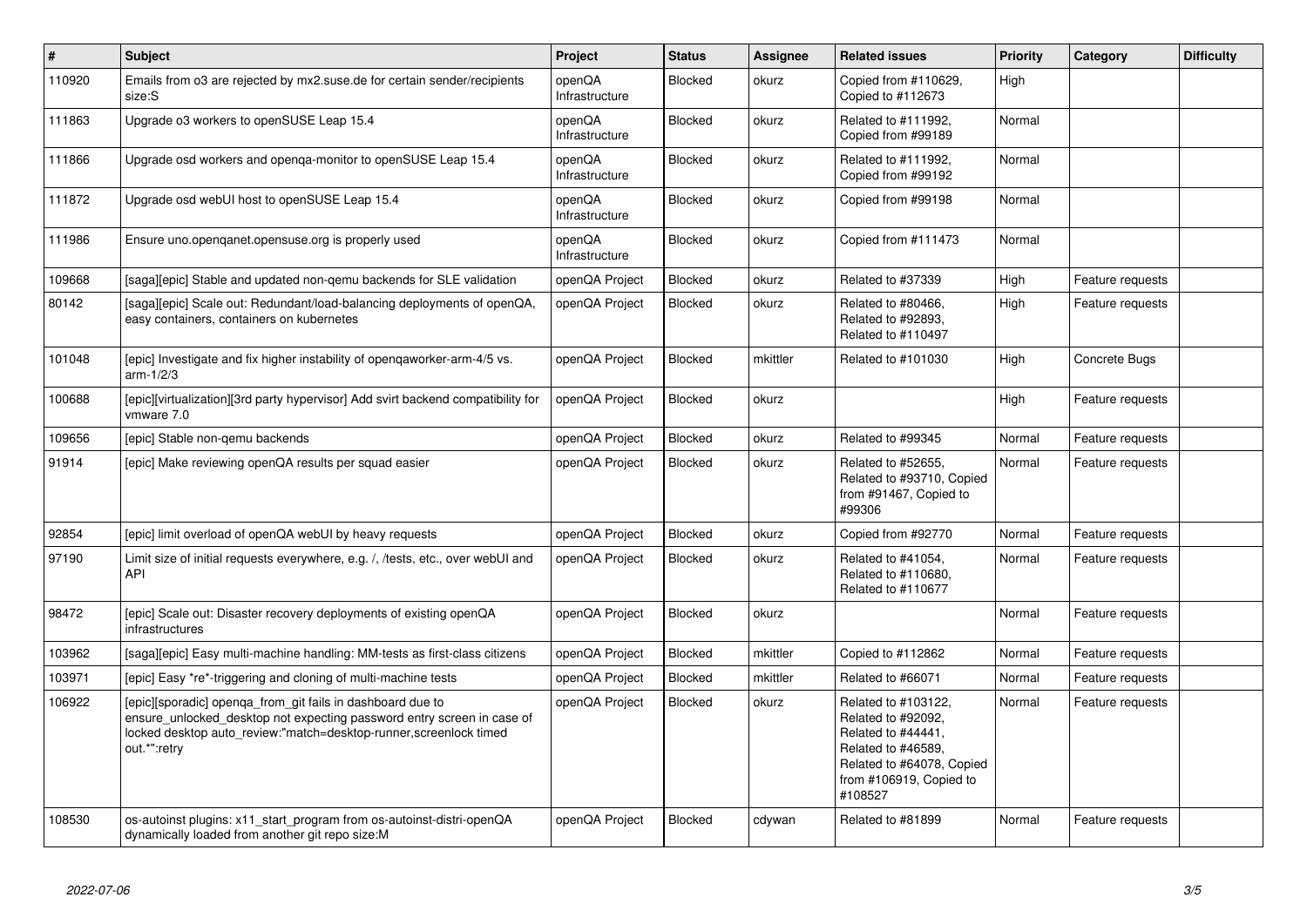| $\sharp$      | <b>Subject</b>                                                                                                                                                                 | Project                  | <b>Status</b>  | <b>Assignee</b> | <b>Related issues</b>                                                                                                                                                             | <b>Priority</b> | Category         | <b>Difficulty</b> |
|---------------|--------------------------------------------------------------------------------------------------------------------------------------------------------------------------------|--------------------------|----------------|-----------------|-----------------------------------------------------------------------------------------------------------------------------------------------------------------------------------|-----------------|------------------|-------------------|
| 108527        | [epic] os-autoinst plugins (or wheels or leaves or scrolls) for scalable code<br>reuse of helper functions and segmented test distributions                                    | openQA Project           | <b>Blocked</b> | okurz           | Copied from #106922                                                                                                                                                               | Normal          | Feature requests |                   |
| 109846        | [epic] Ensure all our database tables accomodate enough data, e.g. bigint<br>for ids                                                                                           | openQA Project           | Blocked        | okurz           | Copied from #109836                                                                                                                                                               | Normal          | Feature requests |                   |
| 111860        | [epic] Upgrade all our infrastructure, e.g. o3+osd workers+webui and<br>production workloads, to openSUSE Leap 15.4                                                            | openQA Project           | Blocked        | okurz           | Copied from #99183                                                                                                                                                                | Normal          | Organisational   |                   |
| 99660         | [epic] Use more perl signatures in our perl projects                                                                                                                           | openQA Project           | Blocked        | okurz           |                                                                                                                                                                                   | Low             | Feature requests |                   |
| 109740        | [epic] Stable os-autoinst unit tests with good coverage                                                                                                                        | openQA Project           | Blocked        | okurz           | Related to #109620                                                                                                                                                                | Low             | Feature requests |                   |
| 98952         | [epic] t/full-stack.t sporadically fails "clickElement: element not interactable"<br>and other errors                                                                          | openQA Project           | Blocked        | mkittler        | Related to #101734                                                                                                                                                                | Low             | Concrete Bugs    |                   |
| 99579         | [epic][retro] Follow-up to "Published QCOW images appear to be<br>uncompressed"                                                                                                | openQA Project           | Blocked        | okurz           | Related to #96557, Copied<br>from #99246                                                                                                                                          | Low             | Organisational   |                   |
| 91646         | [saga][epic] SUSE Maintenance QA workflows with fully automated testing,<br>approval and release                                                                               | QA                       | Blocked        | okurz           | Copied to #99303                                                                                                                                                                  | Normal          |                  |                   |
| 96539         | Conclude migration of qam.suse.de                                                                                                                                              | QA                       | <b>Blocked</b> | okurz           |                                                                                                                                                                                   | Normal          |                  |                   |
| 94105         | [epic] Use feedback from openga-investigate to automatically inform on<br>github pull requests, open tickets, weed out automatically failed tests                              | QA                       | <b>Blocked</b> | okurz           | Related to #91773,<br>Related to #107014                                                                                                                                          | Normal          |                  |                   |
| 110884        | [epic] Properly maintained open source mtui+oscqam                                                                                                                             | QA                       | <b>Blocked</b> | okurz           |                                                                                                                                                                                   | Normal          |                  |                   |
| 111347        | [saga][epic] Properly maintained Maintenance QA tooling                                                                                                                        | QA                       | <b>Blocked</b> | okurz           | Copied from #99303                                                                                                                                                                | Normal          |                  |                   |
| 112367        | [tools] python-paramiko on Leap/SLE throws exception with ed25519 key<br>size:M                                                                                                | QA                       | <b>Blocked</b> | jbaier_cz       |                                                                                                                                                                                   | Normal          |                  |                   |
| Feedback (10) |                                                                                                                                                                                |                          |                |                 |                                                                                                                                                                                   |                 |                  |                   |
| 111171        | Handle installation of new FC switch                                                                                                                                           | openQA<br>Infrastructure | Feedback       | okurz           |                                                                                                                                                                                   | Low             |                  |                   |
| 113030        | test distribution directory git revision can be parsed as "UNKNOWN" and<br>openQA investigation fails to show test git log                                                     | openQA Project           | Feedback       | okurz           |                                                                                                                                                                                   | High            | Concrete Bugs    |                   |
| 112265        | Just use bigint in all our database tables (for auto-incremented ID-columns)                                                                                                   | openQA Project           | Feedback       | mkittler        | Related to #112718                                                                                                                                                                | Normal          | Feature requests |                   |
| 95783         | Provide support for multi-machine scenarios handled by openqa-investigate<br>size:M                                                                                            | openQA Project           | Feedback       | mkittler        | Related to #103425,<br>Related to #71809,<br>Related to #69976,<br>Related to #107014,<br>Related to #110518,<br>Related to #110530,<br>Related to #110176,<br>Copied from #81859 | Normal          | Feature requests |                   |
| 111470        | Reconsider folding ok results by default and/or uncollapse all on<br>/tests/overview                                                                                           | openQA Project           | Feedback       | mkittler        | Copied from #110719                                                                                                                                                               | Normal          | Feature requests |                   |
| 111989        | Seems like o3 machines do not automatically reboot anymore, likely<br>because we continuously call `zypper dup` so that the nightly upgrades don't<br>find any changes? size:M | openQA Project           | Feedback       | okurz           | Copied from #105379                                                                                                                                                               | Normal          | Concrete Bugs    |                   |